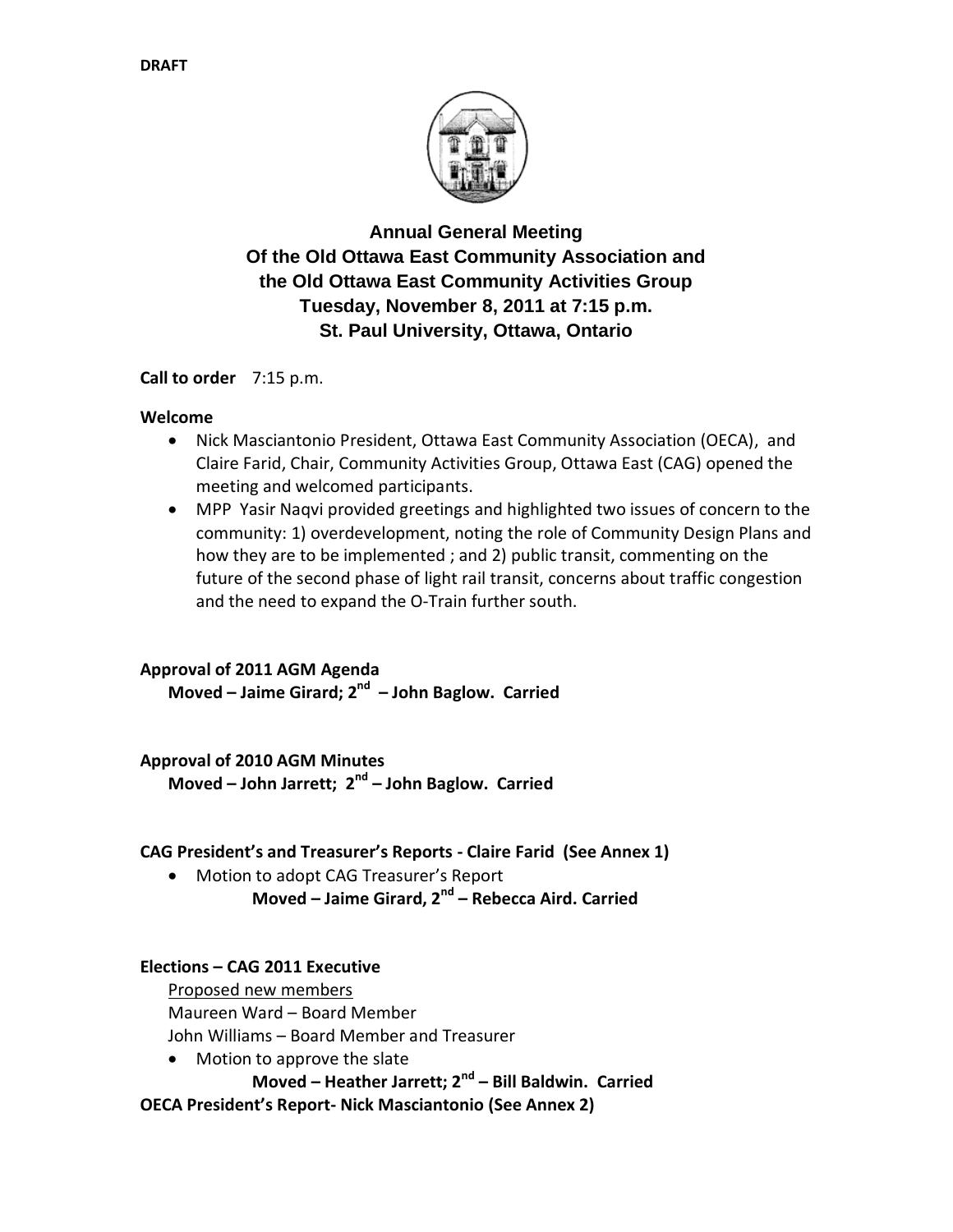### **OECA Treasurer's Report - Don Fugler (See Annex 3)**

- Adoption of OECA Treasurer's Report
	- **Moved – Jan D'Arcy; 2nd – Jamie Brougham. Carried**

#### **Sandy Hill Community Health Centre – David Gibson**

 Mr. Gibson announced a new project for Springhurst Park (play structures, fitness circuit). The City will provide a 50% matching capital grant for the project. Consultations on design and look of structures will take place in the new year.

#### **OECA Committee Reports**

**Membership: Barbara Hicks**

- Membership has grown from 155 members in 2007 to well over 500 today.

**Transportation: Ron Rose**

- Main issues: 1) Loss of #16 bus – link to Smyth hospital complex; 2) McIlraith Bridge rehabilitation – has not yet gone ahead. Will push for this, and Main St. redesign, to be done in the context of a larger plan; 3) Traffic/speeding on Hawthorne – calming measures have not been implemented; 4) Alta Vista Transportation Corridor – continue to question its utility. Working with other community associations and councillors to have it removed from official plan.

## **Footbridge/Cycling – John Dance**

- A second footbridge open house will be held in November. City will review evaluations on locations and design concepts. The City will be reviewing cycling routes next year – provides a chance to review routes in OOE.

#### **Sustainable Living Old Ottawa East - Rebecca Aird**

- Initiatives include community gardens, Main Farmer's Market, children's garden, Rideau River shoreline work, and other projects. Over the past year, there has been more programming in the children's garden and more external groups volunteering in the community.

- More assistance is needed for Market board and communications.

#### **Elections – OECA Board**

Proposed Board of Directors 2012-14 President: John Dance Vice-President: Jaime Girard Secretary: Jill Wherrett Treasurer: Don Fugler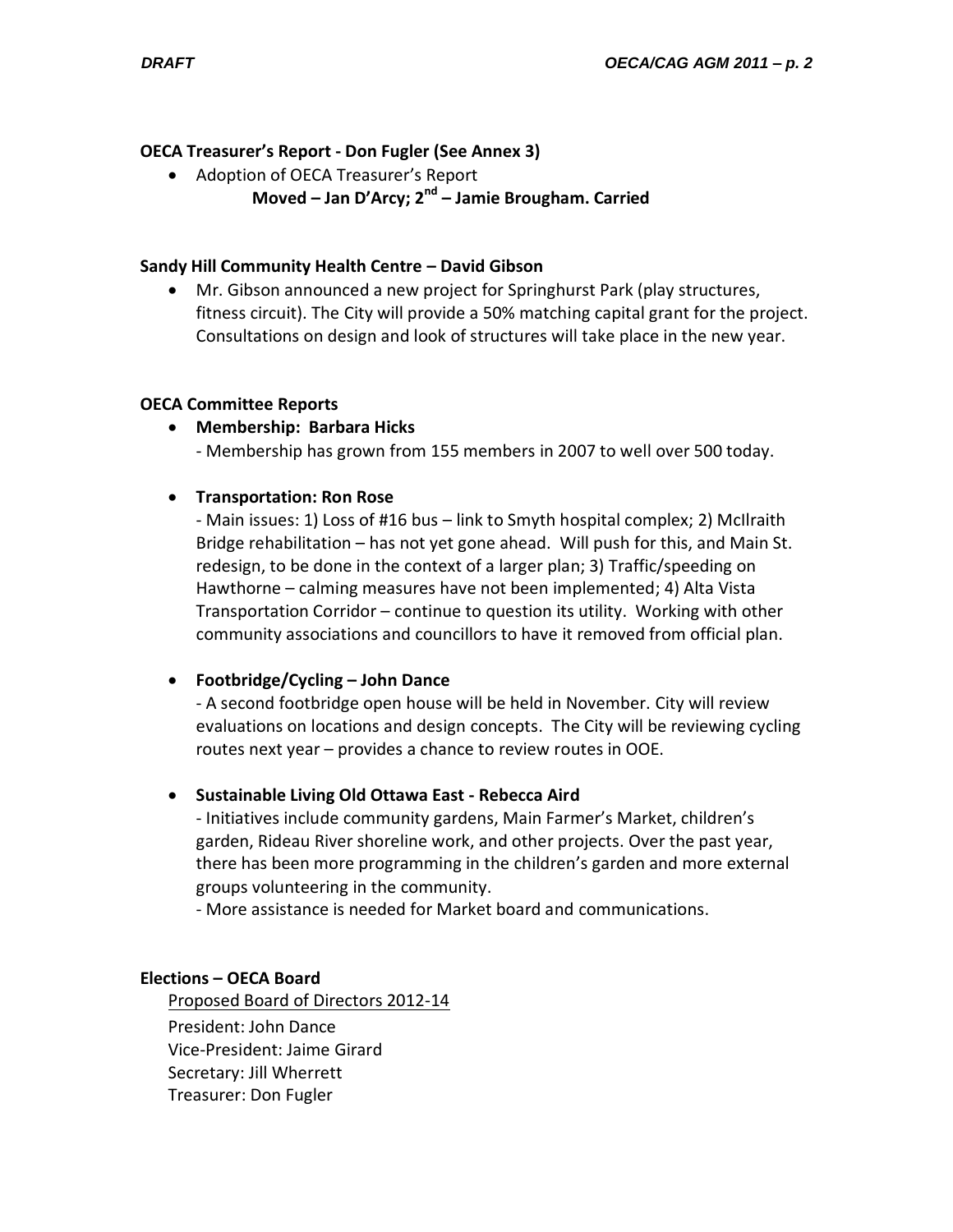Past President: Nick Masciantonio Communications: Catherine Pacella Transportation: Ron Rose Planning Committee Chair: Stephen Pope SLOE Rep: Vicki Davis Membership Chair: Barbara Hicks CAG Rep: Catherine Pacella Lees Ave Rep: Bill Baldwin Federation of Community Associations: Jamie Brougham City Centre Coalition: Leslie Kirk Member at large: Jim Strang Member at large: John Baglow

- Motion to permit Don Fugler, Barbara Hicks, and John Baglow to serve three terms. (Article 6(b) of the OECA Constitution requires that members occupy any given office for a maximum of two two-year terms unless a simple majority at the AGM is in agreement to extend the term.) **Moved – Heather Jarrett; 2nd – Wendy McRae. Carried**
- Motion to approve the slate. **Moved – Jan D'Arcy; 2 nd – Heather Jarrett. Carried**
- Wendy McRae thanked out-going president Nick Masciantonio for his two terms as president.

# **City Councillor's Report – David Chernushenko**

 Councillor Chernushenko commented on the City budget in relation to OOE, the possible sale for the land adjacent to Old Town Hall (soil tests show that land is contaminated – too expensive to remediate, so the City will not buy the land), and Main St. Redesign. He responded to questions about the #16 bus and the Alta Vista Transportation Corridor.

## **Open Forum**

 A motion related to a **potential development on the 99 Greenfield site** was proposed and discussed.

> Motion: That the OECA support the intent of the City of Ottawa Official Plan and the Community Design Plan for Ottawa East, by vigorously opposing the development of a 4-story, 8-unit apartment building on the 99 Greenfield site, the plans for which were present by the development's architect at the October 11, 2011 meeting of the OECA.

**Moved – Robert Eagan; 2nd – Heather Jarrett. Carried.**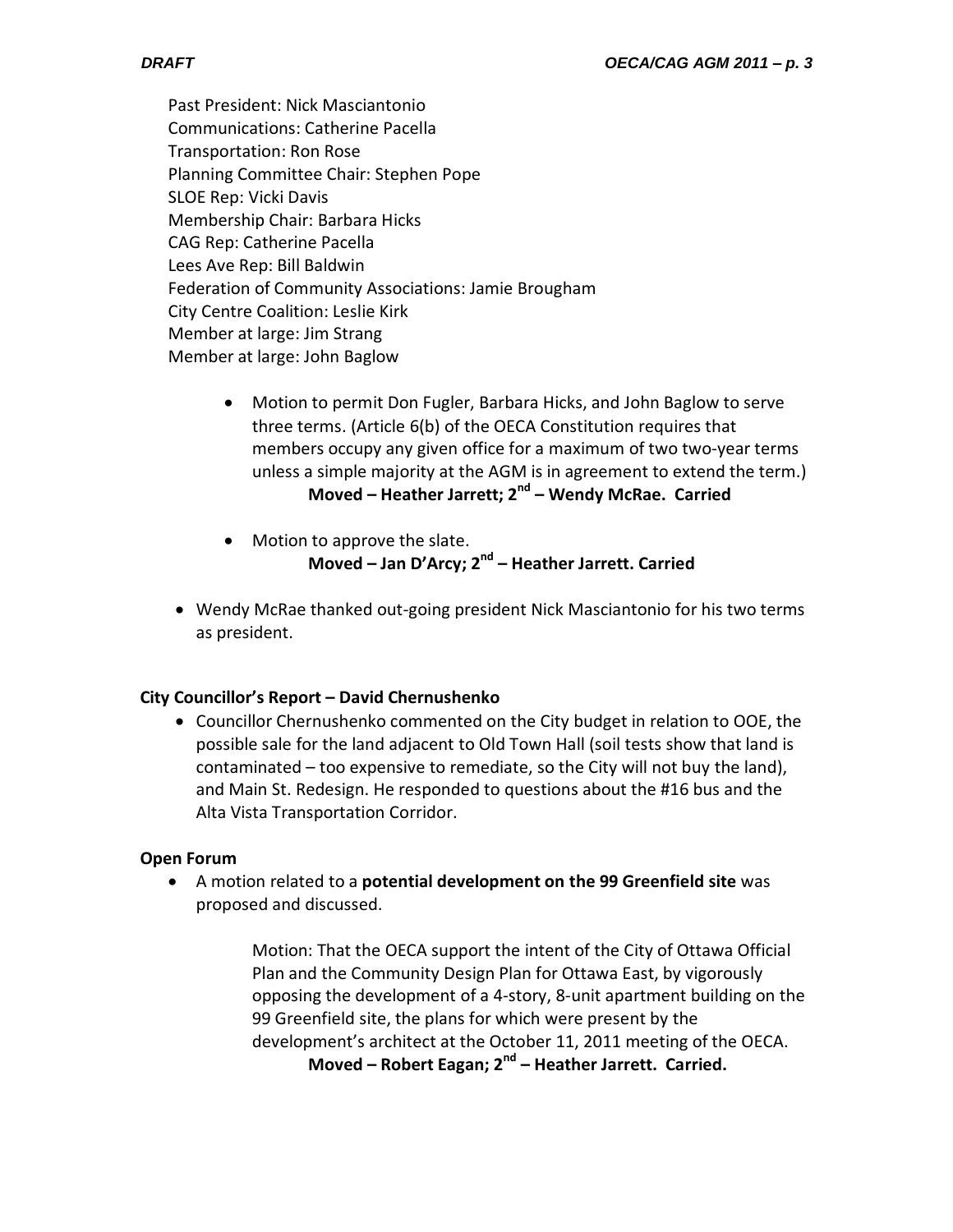- Steve Furr spoke in opposition to the installation of an "**art wall" (digital signs) on the Ottawa Convention Centre**. It was proposed that he make a presentation at the next meeting of the OECA.
- Concerns were also raised about student parties and **community safety** in OOE.

## **Motion to adjourn – 9:30 p.m.**

Moved – John Dance. Carried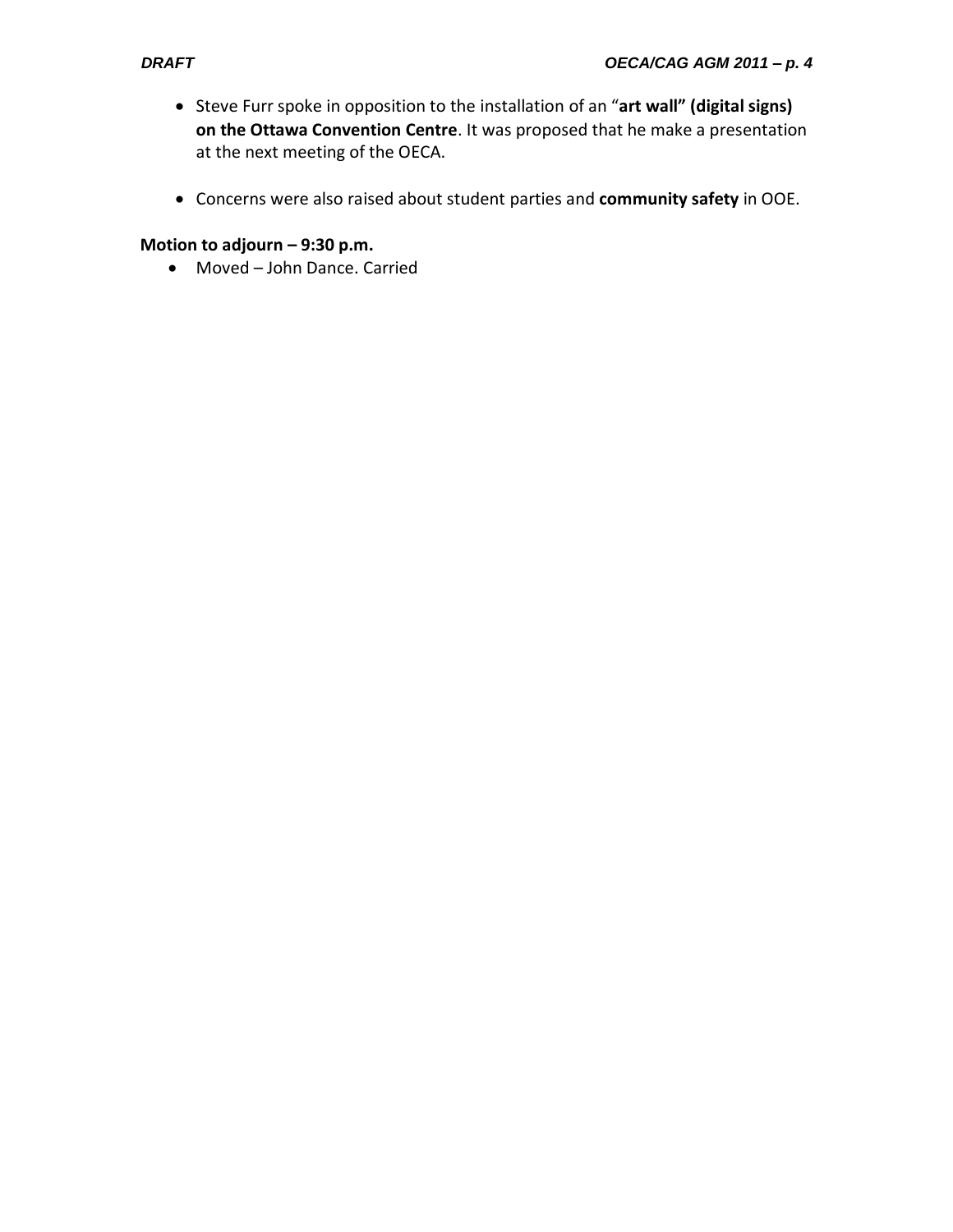#### **Annex 1 – President's Report, OECA – Nick Masciantonio**

- Many active organizations flourishing in the community.
- OECA active in recent elections hosted all candidates meetings.
- Thanks to retiring members of the executive Christian Pupp, Jennifer Drew, Martin Adelaar, Paul Goodkey.
- Thanks to Barbara Hicks and Wendy McRae and canvassers for the success of the membership drive.
- Highlights from the year:
	- o Community Design Plan finally passed in August.
	- o City Budget: Main St. Redesign and McIlraith Bridge redesign in draft budget
	- o Footbridge: Lots of progress
	- o Education: Catherine Pacella representing OOE in catchment area discussions
	- o Safety in the community: some isolated incidents of graffiti, recent frat house issue
	- o Communications: working to improve communications in the community, get more information out in a timely manner
	- o OECA Constitution: looking at updating the constitution; possibility of incorporation.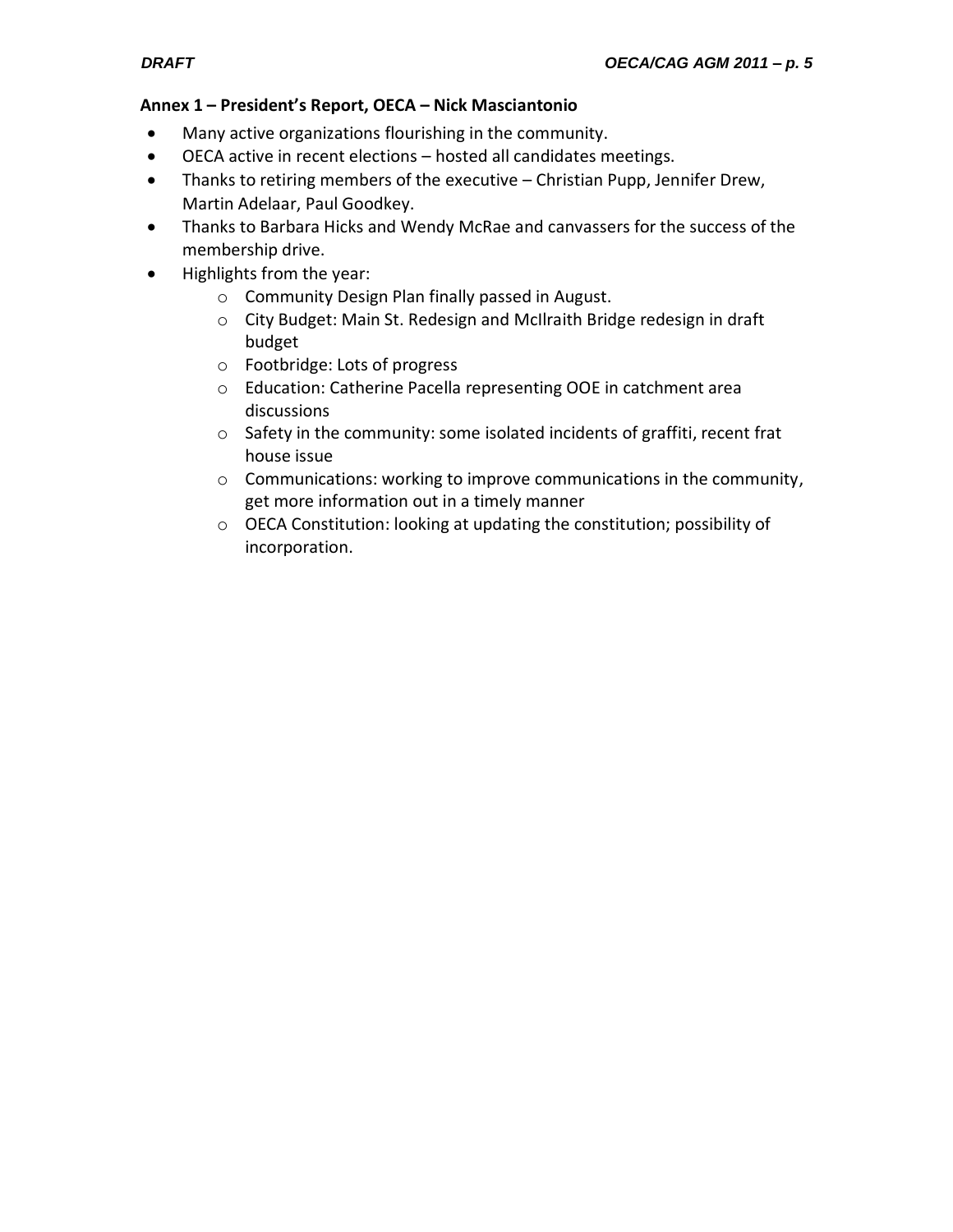## **Annex 2 – Chair's Report and Financial Report, CAG – Claire Farid**

CAG is a voluntary, not for profit, community-based organization. We work in partnership with the City of Ottawa, to provide our community - that is, Old Ottawa East - with programming, recreation and special events. We strive to ensure that these events are local, affordable and of interest to a broad cross-section of the community.

## Fieldhouse

January 2011 saw the beginning of programming at the Fieldhouse in Brantwood Park, after extensive renovations which revitalized the building. The Fieldhouse has been transformed into a multi-use facility.

CAG programming was at capacity at the Old Town Hall, and so while the Fieldhouse is not a huge space, it gives us more options in terms of the programming that we are able to offer to the community, at the same time that the space can be used by skaters in winter and swimmers in the summer.

The revitalization of the Fieldhouse would not have been possible without the financial contributions of the City of Ottawa, the Sandy Hill Community Health Centre, as well as numerous other business and individual donors.

## Community Design Plan

CAG took an active interest in this process, particularly from the perspective of ensuring that we have adequate programming space in our community.

CAG is using the Old Town Hall to capacity and we expect that the Fieldhouse will soon be used at capacity as well, within the existing population of Old Ottawa East. With the anticipated development of the Oblates Land, as well as intensification of our community, there will be a large increase in our community, bringing with it increased demand for programming options and space. As a result, CAG worked with our partners in the community, and Councillor Chernushenko's office to ensure that this perspective was heard during the finalization of the CDP. We are pleased to report that the CDP makes specific reference to "indoor programmable public space."

# Looking Forward

CAG, in the past few years, has been going through significant transitions. Our programming attendance has grown significantly over the past few years and we are now offering a larger number of programs than ever before. In order to ensure that the organization remains sustainable on a long term basis we need to ensure that we have the infrastructure in place to make this happen.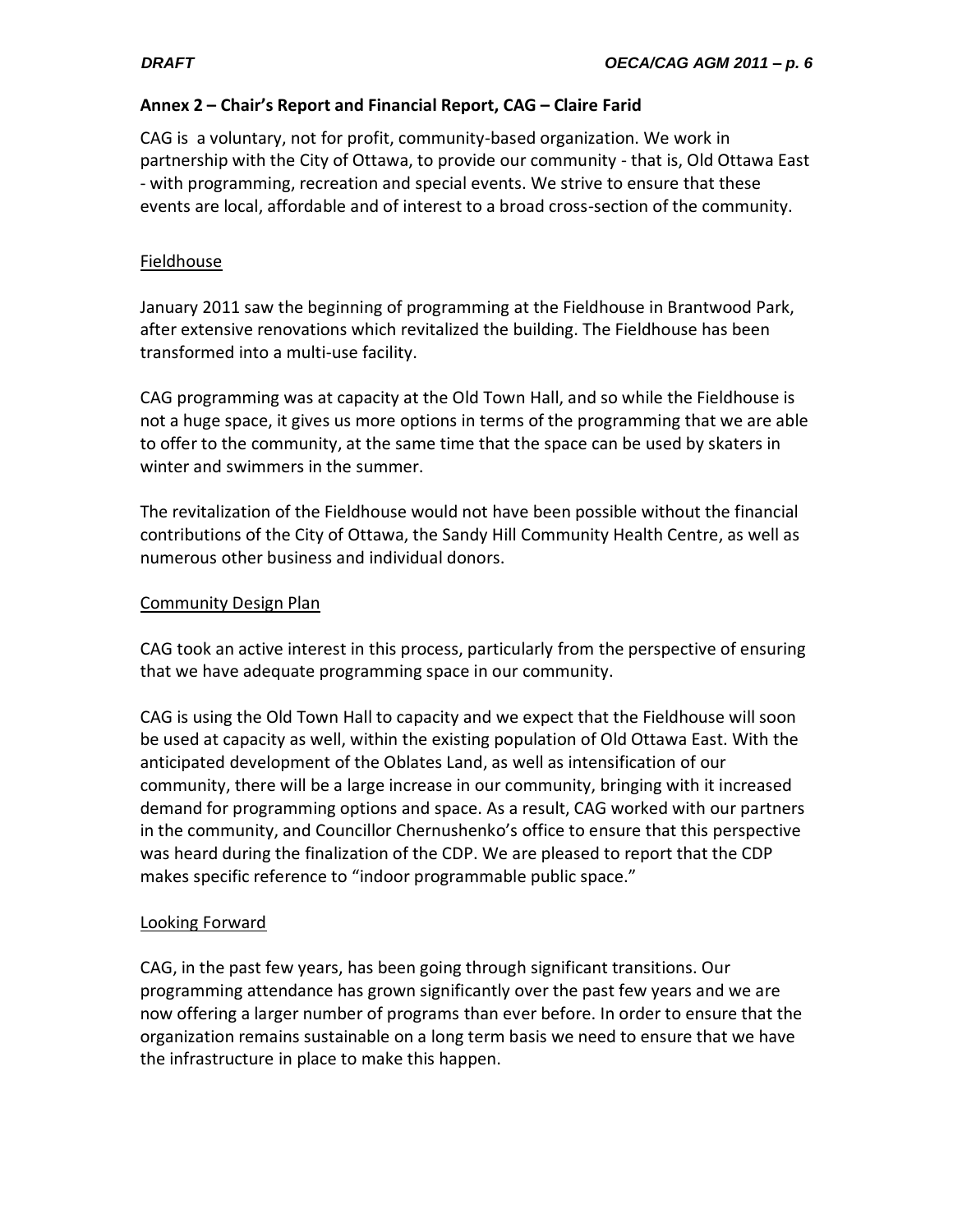The Main Event and Winter Party were successful this year. Unfortunately, however, CAG had to cancel our Valentine's Party due to a lack of volunteers.

CAG's main objective as an organization over the next year is to increase our volunteer base.

#### Finances

The Sandy Hill Community Health Centre provided us with funding this year towards babysitting services during morning fitness classes, as well as to partially support the salaries of certain staff members.

Total revenue for the year was \$125,433. This is an increase of \$34,882 over the previous year. Programming revenue was \$115,639 and special event and other income was \$9,794. Total expenses for the year were \$103,833 and are comprised of direct programming costs and management expenses. Total expenses for the prior year were \$92,974. Cash balances at the end of the year were \$58,245.

We have a surplus this year of \$21,600 and have already committed to contributing \$20,000 towards the redevelopment of Springhurst Park, a project that the Sandy Hill Community Centre is leading. A summary financial report will be available on the CAG website.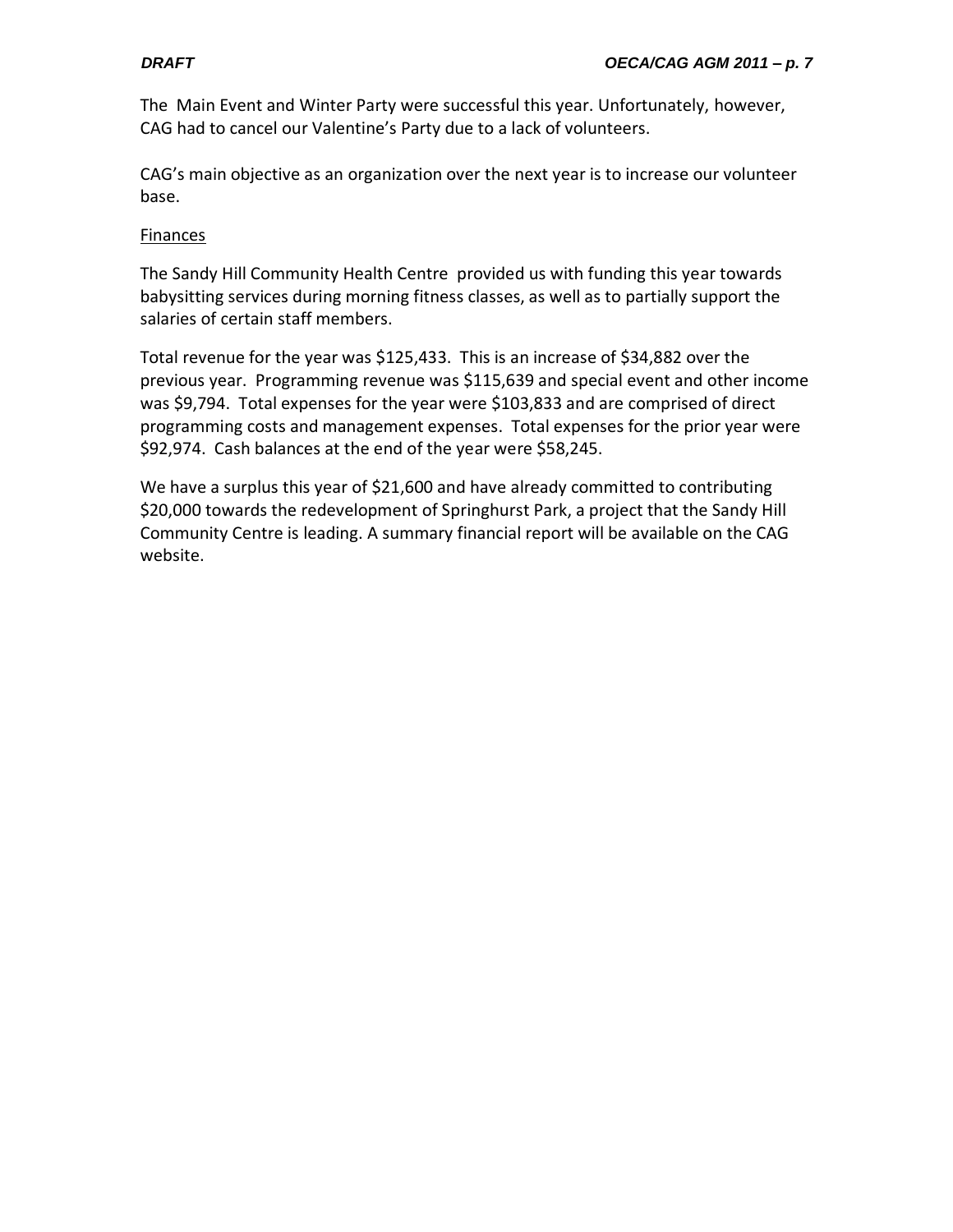#### **Annex 3 – Treasurer's Report, OECA – Don Fugler**

All OECA banking takes place at the TD-Canada Trust branch at Pretoria Bridge. There are four sub-accounts included in the OECA account, where the OECA takes care of banking for subgroups or committees within the Association. Figures are valid as of 17 October 2011.

A) The Ottawa East Community Garden at Saint Paul started this fiscal year with a balance of \$1287.27 and ended with a balance of \$1992.97. Their revenue was membership fees and they had no expenses paid from this account in 2011.

B) There is a new account for the Lees Avenue Community Garden. In this fiscal year, they received \$6100 in start-up from the Social Planning Council of Ottawa. They had not yet drawn on this account (as of October).

C) The Ottawa East Main Farmers' Market had a residual balance of \$292.00 at the start of the fiscal year and did not use these funds. Their banking is separate from the Community Association. These funds should be turned over to that organization.

D) Citizens for Healthy Communities (CHC): is a multi-community group which coordinates resistance to the Alta Vista Parkway. There was no movement in this account during the past year and the account still has a balance of \$66.77 in October 2011.

E) Ottawa East Community Association – 2010/2011: For the OECA, there was a record income of \$1673.10 from the sale of OECA memberships. CD sales were \$115.00. The Main Event made a net profit this year of \$631.19, less than what we made last year. However, the purchase of a BBQ for the community association came out of expenses and will result in far less rental costs for future events. The major expenses were the costs of web redevelopment, web hosting and other internet expenses, and support for the spring meeting refreshments, plus the contribution to Friends of Lansdowne. The OECA started with a total of \$8179.10 in October 2010 and ended in October 2011 with a balance of \$7951.94. The money collected from the sale of memberships and CDs covered the day-to-day expenses of the OECA (bank charges, supplies, and web costs).

| <b>Item</b>                                | Income $(\$)$ | <b>Expenses</b> (\$) | Totals (\$) |
|--------------------------------------------|---------------|----------------------|-------------|
| OECA account October 2009                  |               |                      | 8179.10     |
| Memberships sold                           | 1673.10       |                      |             |
| CD <sub>s</sub> sold                       | 115.00        |                      |             |
| Repayment of meeting expenses by<br>others | 211.05        |                      |             |
| Room rentals/meeting supplies              |               | 438.10               |             |
| Bank charges                               |               | 4.95                 |             |
| Web expenses                               |               | 292.39               |             |
| FCA membership                             |               | 30.00                |             |
| Redshift Media website upgrade             |               | 1250.00              |             |
| Main Event revenue                         | \$1600.00     |                      |             |
| Main Event expenses                        |               | 968.81               |             |
| New projector for meetings                 |               | 342.06               |             |
| Contribution to Friends of Lansdowne       |               | 500.00               |             |